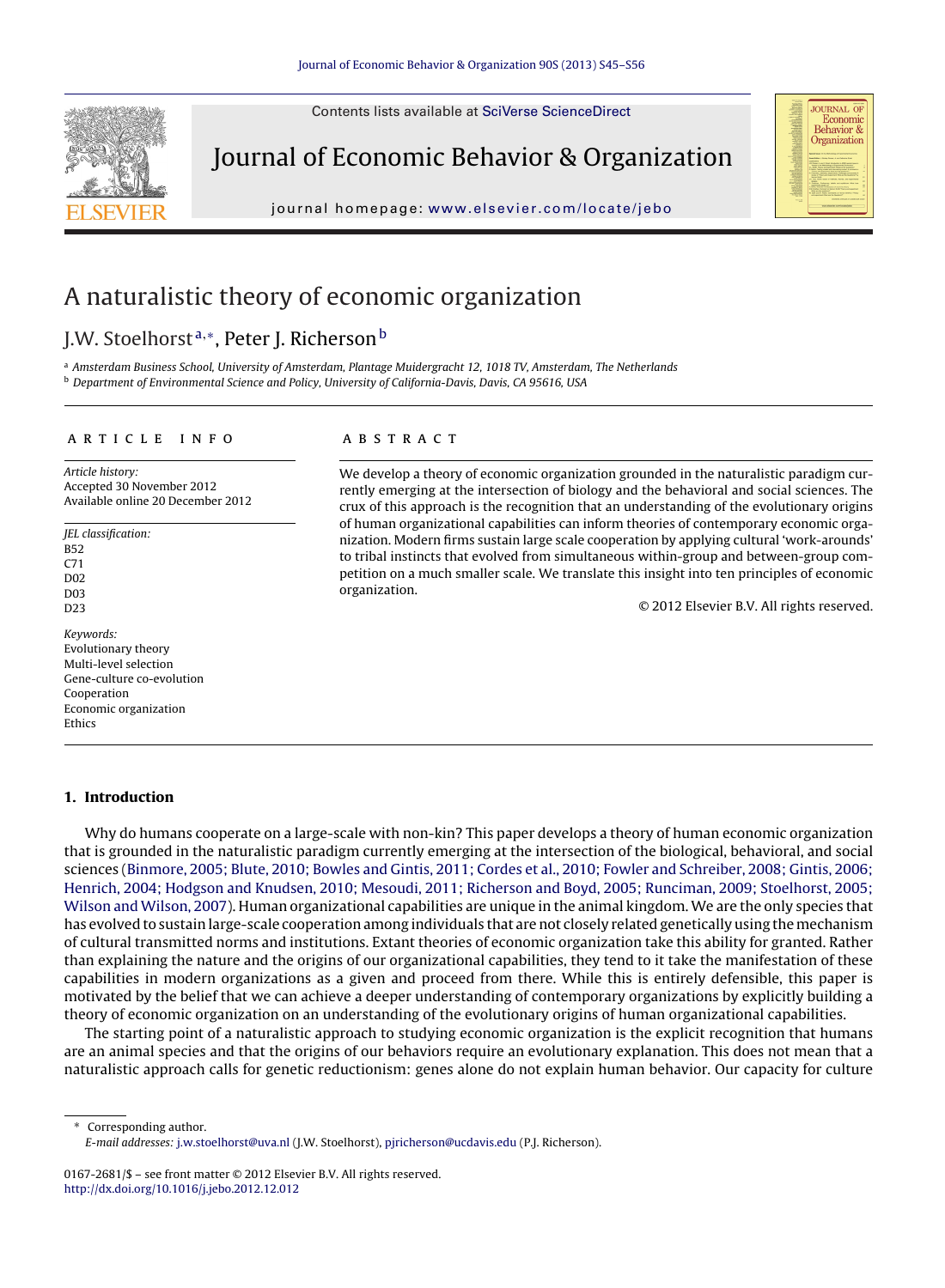#### **Table 1** The ten principles of a naturalistic theory of economic organization.

| Why do humans cooperate on<br>a large-scale with non-kin? |                             | Universal principles of human<br>organization                                                                                                                                                                      | Implications for modern<br>organizations                                                                                                 | Moral implications                                                                                     |
|-----------------------------------------------------------|-----------------------------|--------------------------------------------------------------------------------------------------------------------------------------------------------------------------------------------------------------------|------------------------------------------------------------------------------------------------------------------------------------------|--------------------------------------------------------------------------------------------------------|
| Proximate<br>explanations                                 | Mechanistic<br>explanation  | 4. There are universal mechanisms by<br>which cooperation can emerge and be<br>sustained                                                                                                                           | 5. Organizations sustain<br>cooperation on the basis of<br>local and contested norms                                                     | 9. Human organizations are<br>susceptible to exploitation by<br>their leaders                          |
|                                                           | Ontogenetic<br>explanation  | 3. Humans display a universal mix of<br>cooperative dispositions that both<br>enable and constrain our ability to<br>sustain large-scale cooperation.                                                              | 6. Modern forms of<br>organization use cultural<br>'work-arounds' to sustain large<br>scale cooperation                                  |                                                                                                        |
| Ultimate<br>explanations                                  | Functional<br>explanation   | 2. There are advantages to large scale<br>cooperation, although these<br>advantages are easily undermined by<br>within-group competition                                                                           | 7. Successful organizations<br>channel within-group<br>competition in ways that<br>enhance their success in<br>between-group competition | 10. Within-group cooperation<br>goes hand in hand with a<br>tendency toward<br>between-group hostility |
|                                                           | Phylogenetic<br>explanation | 1. Humans are social animals with<br>cooperative dispositions derived from<br>a long history of living in tribal scale<br>groups in which culturally transmitted<br>norms and institutions favored<br>cooperation. | 8. Specific cooperative<br>solutions are historically and<br>culturally contingent                                                       |                                                                                                        |

is vastly more developed than that of other animal species, and this capacity plays a central role in explaining why our organizational capabilities are such an outlier in the animal world (Gowdy et al., 2013). While there are people who think that genes control human cultures and cultural evolution, and others who think that culture has nothing to do with genes or genetic evolution, neither of these views accord with the evidence: genes and culture coevolve (Richerson and Boyd, 2005).<sup>1</sup> The crux of a naturalistic approach, therefore, is not an exclusive focus on genes, but rather an insistence on ultimate as well as proximate explanations of animal, and by extension, human behaviors.

The distinction between proximate and ultimate explanations goes back to Mayr's (1961) classical statement of the nature of causal explanation in biology and is incorporated in Tinbergen's (1963) famous four 'Why's', which capture the naturalistic approach to theory building (Wilson and Gowdy, 2013). Tinbergen made clear that animal behavior could be explained in four complementary ways: in mechanistic terms, in ontogenetic (developmental) terms, in functional terms, and in phylogenetic (evolutionary) terms. So if we ask: 'Why do humans cooperate on a large scale with non-kin?' there are four possible answers, and a complete explanation of human cooperative behaviors requires a combination of all four.

Below, we use Tinbergen's framework to derive ten principles for a naturalistic theory of human economic organization. These principles are summarized in Table 1, where they are numbered in the order in which they will be discussed. In the next section of the paper we first derive four universal principles of human organization. Central among these is the principle that humans are social animals with cooperative dispositions derived from a long history of living in tribal scale groups in which culturally transmitted norms and institutions favored cooperation. We subsequently turn to four principles that capture the implications of the evolutionary origins of our organizational capabilities for modern organizations. We argue that modern organizations can be understood in terms of the interaction between the 'tribal instincts' that underlie human cooperative dispositions and the cultural 'work-arounds' that have evolved to build organizations on a very different scale than that for which our social instincts originally evolved. We subsequently develop the ethical implications of a naturalistic understanding of human organization. A positive implication of our theory is the importance and prevalence of pro-social dispositions that go against the standard assumption in economic theory that humans are self-regarding. A more worrying implication is that two ethical problems are endemic to human social organization: within-group exploitation of members of the organization by their leaders, and between-group hostility toward members of other organizations. In the concluding section of the paper, we reflect on the potential of modern knowledge-driven organizations as vehicles to counteract these two moral problems of human economic organization.

#### **2. Universal principles of human organization**

This section develops four universal principles of human organization. Together, principles one and two provide an explanation of the evolutionary origins of our cooperative abilities, while principles three and four highlight the universal character of the behavioral dispositions and psychological mechanisms that explain how humans are able to sustain largescale cooperation among non-kin.

 $1$  Genes no doubt influence what cultural variants we adopt. Because our heads are rich in pain sensing neurons we tend to raise door jams high enough not to bump into them. However, the opposite is also true. As human populations became dense after the evolution of agricultural subsistence systems, human populations underwent a burst of genetic evolution as our bodies adjusted to new diets and new diseases. Since cultural evolution is generally faster than genetic evolution, once humans became highly cultural much if not most genetic evolution would have become about adapting to the new environments culture created (Laland et al., 2010; Richerson and Boyd, 2010).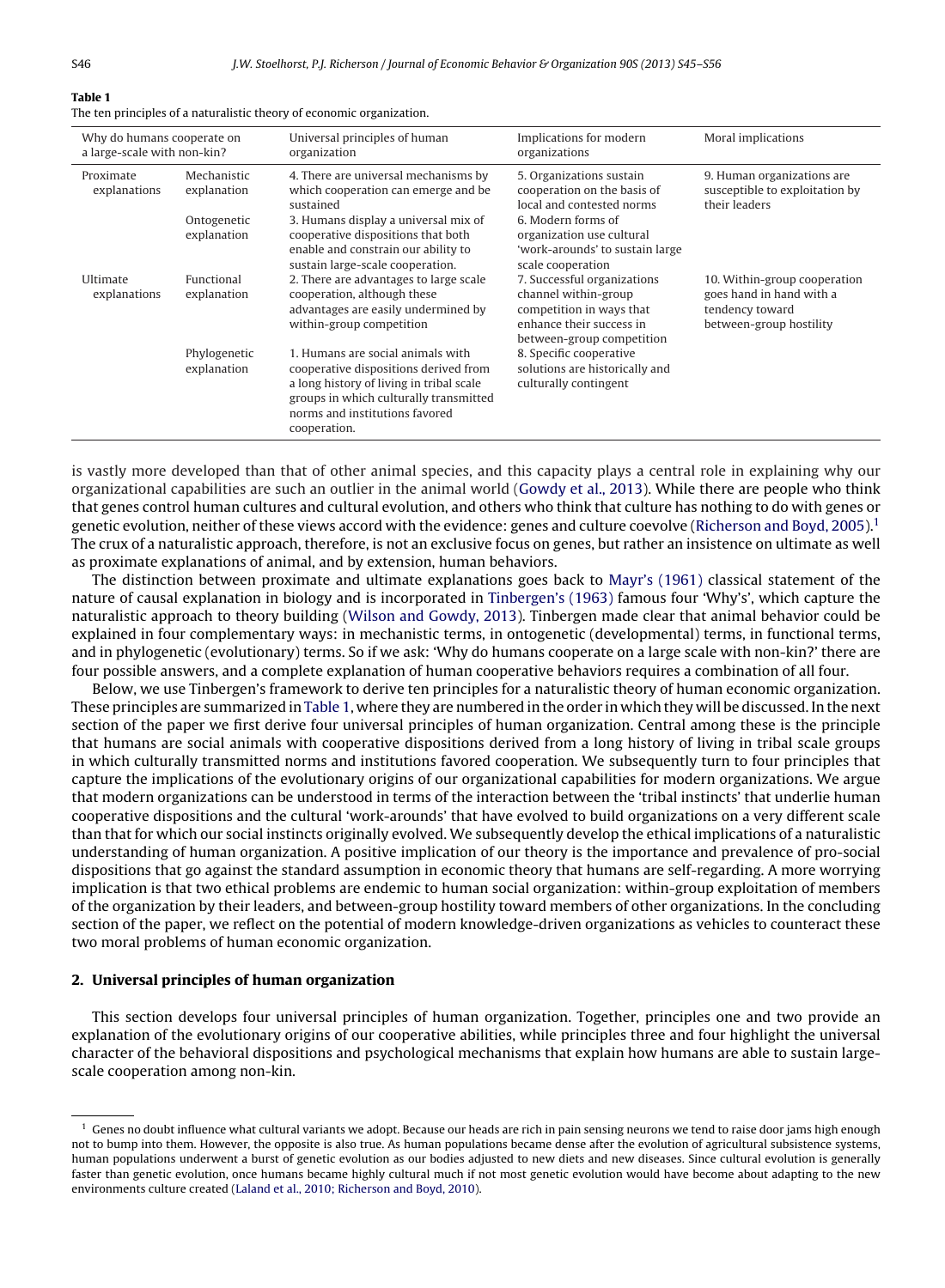**Principle 1.** Humans are social animals with cooperative dispositions derived from a long history of living in tribal scale groups in which culturally transmitted norms and institutions favored cooperation.

While cooperative behaviors are widespread in nature, the cooperative behaviors that sustain human economic organization are an anomaly in the animal world. From a naturalistic perspective any form of cooperative behavior presents a puzzle, let alone the nature and scale of the cooperative behaviors of the human species. This is the case because it would seem that natural selection, which rewards behaviors that leave more offspring in the next generation, would lead to selfish individuals. Consistent with this expectation, solitary and non-cooperative species are common and what cooperation exists in nature is usually small in scale. Yet, the relatively few species that cooperate on a large scale, like ants and termites, are often highly successful. By itself, the workhorse of a naturalistic approach, the Darwinian variation-selection-retention algorithm (cf. Campbell, 1965; Stoelhorst, 2008), cannot explain the emergence of cooperative behaviors in nature.

Although this conclusion already bothered Darwin himself (Sober, 2010), satisfactory theories to explain the evolution of cooperation only emerged relatively recently. They include kin selection, or inclusive fitness theory (Hamilton, 1964), reciprocity (Trivers, 1971; Axelrod, 1984), indirect reciprocity (e.g. Alexander, 1987), and group selection, or multi-level selection theory (e.g. Keller, 1999). Each of these theories proposes a mechanism that can, in principle, explain the evolution of cooperation (cf. Nowak, 2006). This means that we can only hope to reach conclusions about the relative importance of these mechanisms in explaining the evolution of cooperation by confronting the theories with empirical facts. In the case of humans, these facts point to a central role for cultural group selection.2

Remember that the specific puzzle of human cooperation is that it takes place on a large scale, and among individuals that are not closely related genetically. This empirical fact rules out explanations in terms of kinship or reciprocity alone. Kin selection cannot explain that human cooperation extends to individuals that are not genetically related. Direct reciprocity cannot explain the large scale of human cooperation, because cooperation based on reciprocity quickly breaks down when group size increases (Boyd and Richerson, 1988). In fact,the puzzle runs even deeper, because indirect reciprocity also fails in the face of the empirical evidence about human cooperative behaviors. Indirect reciprocity can arguably sustain cooperation in larger groups by way of a reputation mechanism. But humans even display cooperative behavior in one-shot interactions with anonymous strangers without reputation effects (Fehr and Fischbacher, 2003).<sup>3</sup>

Biologists, economists, and other social scientists alike now recognize that solving the puzzle of human cooperative behaviors is a crucial step in the development of a naturalistic approach that can bridge the gap between biology and the social sciences (e.g. Fehr and Fischbacher, 2003; Gintis, 2000; Henrich, 2004; Kurzban and Houser, 2005; Richerson and Boyd, 2005; Wilson and Wilson, 2007). The explanatory logic that has emerged to explain the evolutionary origins of our unique cooperative capabilities is based on a combination of multi-level selection theory (Sober and Wilson, 1998; Wilson and Wilson, 2007) and the theory of gene-culture co-evolution (Boyd and Richerson, 1985; Richerson and Boyd, 2005). In multi-level selection theory, groups as well as individuals are units of selection (cf. Wilson et al., 2013). The theory distinguishes the selection pressures from within-group competition for scarce resources, which favor behavior that is beneficial to the individual, and between-group competition for scarce resources, which favor behavior that is beneficial to the group. Whenever individuals are organized into groups that compete with each other, the net effect of these two selection pressures may favor cooperative behaviors that are beneficial to the group. Although the evolution of cooperation on the basis multi-level selection acting on genetic evolution alone is possible (Sober and Wilson, 1998), the explanatory value of the multi-level selection framework is much increased if, in addition to genetic mechanisms, we allow cultural mechanisms to play a role as well.

Cultural mechanisms are uniquely suited to create and maintain the two conditions that are needed for group selection to take force: the maintenance of variety between groups to allow cooperation to evolve in the first place, and once it has evolved, the stabilization of this cooperation in the face of within-group selection pressures in favor of free-riding. In fact, theoretical models suggest that between-group variation is much more easily maintained in terms of culture than in term of genes (Richerson and Boyd, 2005). One simple, but important, mechanism to both maintain variety between groups and stabilize cooperation within them, even in the face of immigration, is conformist transmission. When information is noisy and variable it is in theory almost always an advantage to do what the majority does (Henrich and Boyd, 1998; Kameda and

<sup>&</sup>lt;sup>2</sup> There is an ongoing controversy about the relative importance of each of these theories in explaining the evolution of cooperation. Much of this controversy has centered on the role of group selection in explaining the evolution of eusociality. There is a long history of opposition to group selection and multi-level selection theory (MLST) by adherents to inclusive fitness theory (IFT) who claim that kin selection offers a better explanation of the evolution of eusociality in non-human species, or even that group selection arguments are simply misguided. Despite this opposition, there now seems to be an emerging consensus among experts that group selection has in fact played a central role in the emergence of eusociality in non-human species such as social insects (Wilson, 2012). In fact, the controversy has recently been rekindled by an attempt to turn the tables on IFT by dismissing it in favor of MLST (Nowak et al., 2010; Wilson, 2012). However, there is a third position that recognizes that IFT and MLST are inter-translatable (see http://www.thisviewoflife.com/index.php/magazine/articles/clash-of-paradigms, accessed on November 24, 2012). This means that for the case of non-human species, where the main source of phenotypic variation among groups like ant colonies is underlying genetic variation, the resolution of the controversy between IFT and MLST on purely theoretical grounds may be impossible. On this view, reaching conclusions about the relative importance of the different mechanisms proposed by IFT and MLST becomes a matter of empirical evidence. Note that for the case of humans, the empirical evidence strongly suggests a central role for group selection.

 $3$  As Bowles and Gintis (2011) point out, even if cooperative indirect reciprocity equilibria could be established in principle through direct bargaining among self-regarding agents in combination with reputation and sanctioning mechanisms, in the case of humans such equilibria are in fact reached by the evolution of institutions among agents who are at least to some extent other regarding. We come back to this when discussing principle three.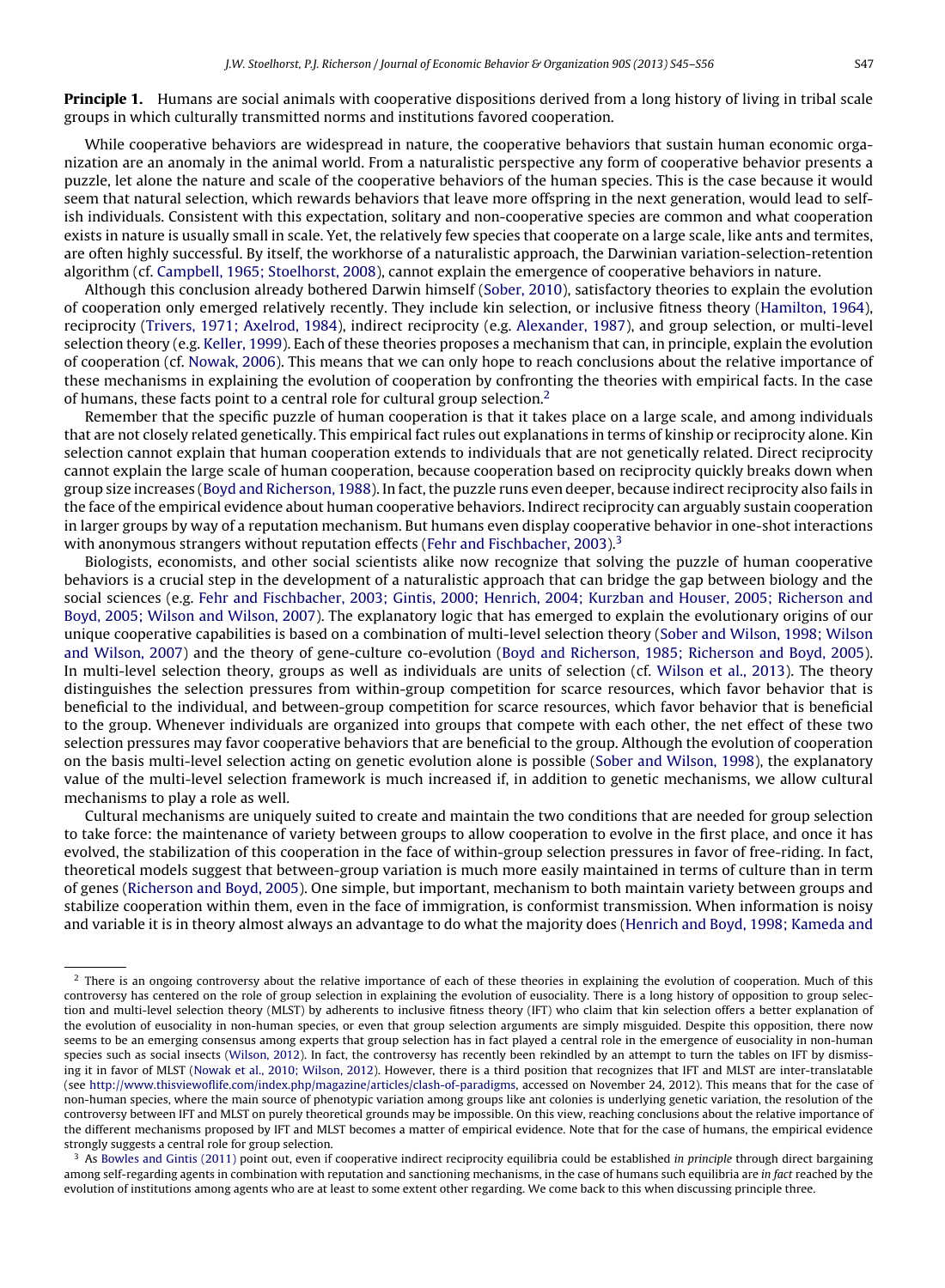Nakanishi, 2002). Moreover, in humans, symbolic markers of group membership like dress or dialect limit social contacts between groups and help preserve cultural differences. As a result, the cultural variation between groups seems to be at least an order of magnitude greater than the genetic variation between them (Bell et al., 2009).

The combination of multi-level selection theory and gene-culture co-evolution theory explains the origins of human socioeconomic organization as follows (cf. Bowles and Gintis, 2003; Henrich, 2004; Richerson and Boyd, 2005). At some point in our evolutionary history, the evolutionary process gave rise to the human ability to develop culture. The emergence of this ability needs to be understood in terms of genetic mechanisms, or in other words, in terms of natural selection pressures on genetically heritable traits. However, once the ability to develop culture had emerged, itintroduced an additional mechanism to pass on adaptive behaviors that allowed group selection to be an important force. In the between-group competition for scarce resources among our tribal ancestors it was not only the genes of the individuals in the group that were selected for, but also their culturally transmitted ideas and behaviors.

On this logic, groups that evolved cultures that supported cooperation would, ceteris paribus, be able to out-compete other groups, and cultures that favored cooperation would thus have spread. Moreover, these cultures, in turn, would have changed within-group selection pressures to favor genes that predispose humans to cooperative behaviors. For example, suppose that culturally transmitted institutions stigmatize those who do not follow rules and grant prestige to those who do, and that high prestige individuals are desirable marriage partners. If so, the marriage market will exert selection pressures in favor of those with genes that predispose them to prosocial behaviors and against those who are predisposed to anti-social behaviors. There is ample evidence that social selection favoring prosocial behavior occurs in the simple foraging societies that are our best living model of the Pleistocene societies in which our innate social psychology evolved (Boehm, 2012).

The solution to the puzzle of our unique cooperative behaviors is that in the human species, group selection can take place on large groups of non-kin because cultural, as opposed to genetic, variety is the primary source of phenotypic variation among groups. In addition to genetic mechanisms, our capacity to imitate, reinforced by symbolic language, has resulted in a second mechanism to transmitinformation about adaptive behaviors. As a result, humans are a highly group-selected species (Gowdy et al., 2013). Culture may change the balance of the selection pressures that result from within-group competition and between-group competition in important ways and create more, or for that matter, less favorable conditions for groups to sustain cooperation and to successfully compete with other groups. Over evolutionary history, groups with culturally transmitted norms and institutions that favored cooperation have been reproductively more successful than other groups. The result of this evolutionary dynamic has been that humans became social animals with moral instincts that allow us to sustain large scale cooperation among non-kin.

**Principle 2.** There are advantages to large scale cooperation, although these advantages are easily undermined by withingroup competition.

The fundamental driver behind the evolution of our cooperative dispositions is the fitness advantages conferred by the division of labor and economies of scale inherent in large-scale cooperation. However, as multi-level selection theory illustrates, the fundamental problem of any type of socio-economic organization, biological or cultural, is that for social groups to function as adaptive units, their members must be able to sustain cooperation. This is a problem because behaviors that are advantageous for the group are seldom in the self-interest of the individual members. At the heart of any form of socio-economic organization is a social dilemma (using behavioral and social science terminology) or a public good game (using the economic vernacular): while the social welfare (i.e.the jointinterest ofthe group)is maximized when all members cooperate, each of the members can maximize its individual pay-offs by free riding on the cooperative efforts of the other group members, thus avoiding the costs of investing in cooperation while still incurring its benefits. It follows that any level of human organization (e.g. a group, a business unit, a firm, a network, or an economy) needs to be explained in terms of how it keeps competition among lower level entities (individuals, departments, business units, firms, or social classes) from undermining its viability (cf. Campbell, 1994; Maynard Smith and Szathmary, 1997; Wilson et al., 2013).

As an animal species we can expect our genetically transmitted instincts to bear the marks of a long evolutionary history of natural selection. We should therefore expect dispositions for behaviors that further our self-interest in the competition for scarce resources, be they food, mates, status, or money. However, given both individual-level and group-level selection pressures, our social instincts are the result of the simultaneous need to compete for scarce resources with other individuals within a social group and to cooperate with these same individuals in the competition for scarce resources with other groups. We can therefore also expect behaviors that are the result of a need to belong to a group. A long evolutionary history of group selection pressures has made us a species that has evolved dispositions to cooperate in groups, but our cooperation is fragile because our cooperative dispositions need to override individual selection pressures within groups that favor selfish behaviors. The central problem human organizations need to solve is overcoming the tension that results from instincts that favor pursuing our self-interest and instincts that favor maintaining group cohesion (e.g. Frank, 2011; Turchin, 2007).

**Principle 3.** Humans display a universal mix of cooperative dispositions that both enables and constrains our ability to sustain large-scale cooperation.

We have so far derived principles for a naturalistic theory of economic organization from an ultimate explanation of human cooperative behaviors. We now turn to principles related to proximate explanations. Proximate explanations can be mechanistic or ontogenetic. An example of the first category is that we could, for instance, point to the role of punishing free riders in sustaining cooperation. A mechanistic explanation would pinpoint the psychological mechanisms that cause such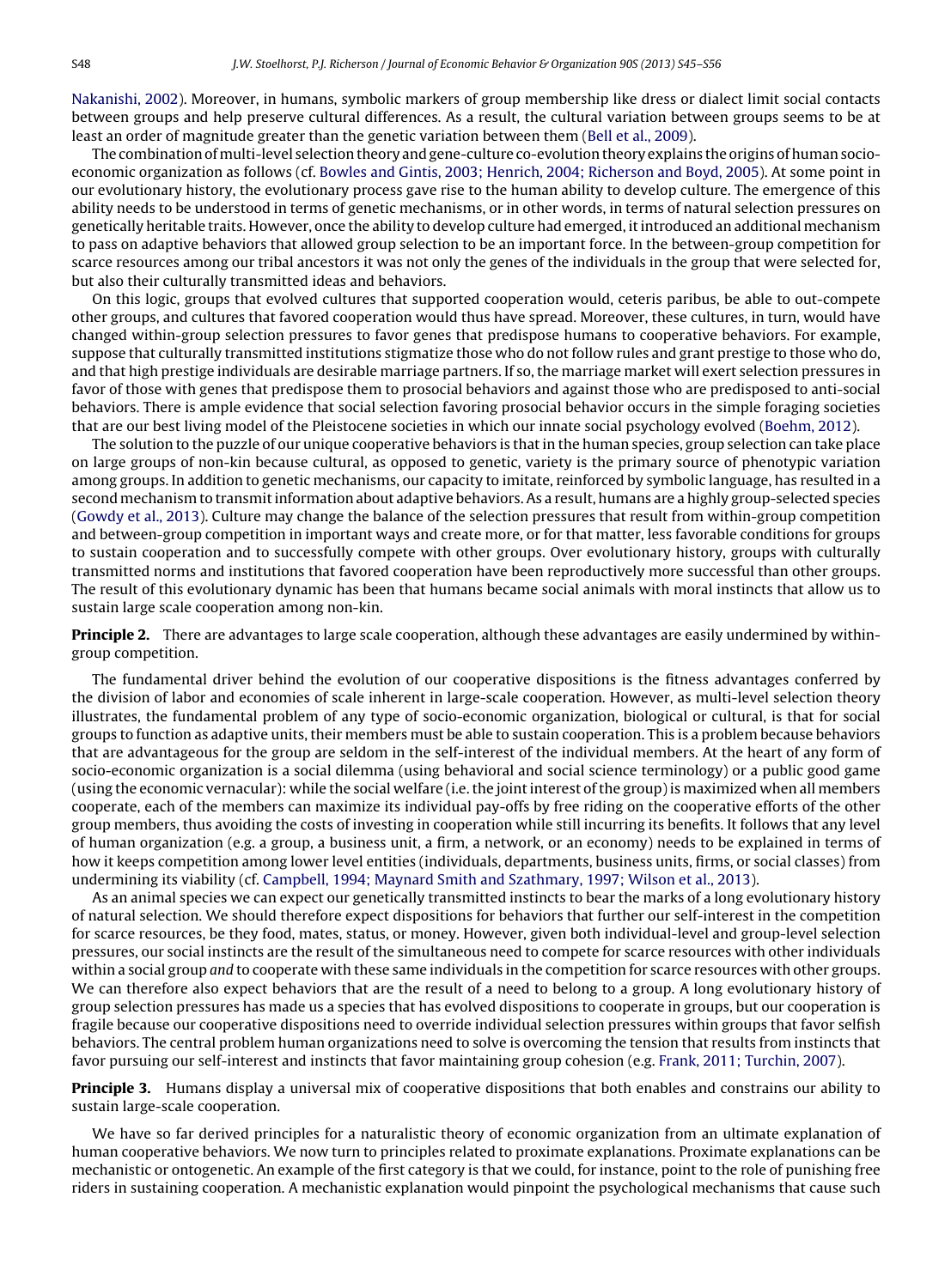behavior (e.g. by detailing the neurological pathways by which free riding leads to a behavioral response). Such an explanation can be complemented by an ontogenetic explanation of the preferences underlying the behavioral disposition to punish free riders (e.g. inequality aversion). Together, mechanistic and ontogenetic explanations establish how the behaviors that sustain large-scale cooperation among non-kin occur (e.g.free riding triggers inequality aversion, which leads to punishment, which helps sustain cooperation). Let us first consider the nature of human cooperative dispositions, before turning to the psychological mechanisms that may trigger these dispositions in the discussion of our next principle.

The empirical evidence suggests that there is a universal mix of preferences underlying cooperative dispositions in humans. The traditional behavioral assumption in economic theory that all individuals are self-regarding is consistent with what we would expect if our behavioral dispositions were merely the result of individual level selection. However, this assumption does not accord with the empirical evidence. Findings from experimental and behavioral economics show that there is substantial behavioral heterogeneity among humans. The results of a public good experiment by Kurzban and Houser (2005) are illustrative. They found that their subjects could be classified as one of three stable types: altruists (13%), who contribute to generating group benefits at a cost to themselves, self-regarding free riders (20%), who do not incur these costs, and reciprocators (63%), who respond to other's behavior by using a conditional strategy that reciprocates both cooperative and uncooperative behaviors. This study does not stand on its own. Percentages that have been reported in other experimental studies by economists range from 20% to 40% for self-regarding individuals, 40% to 60% for reciprocators, and 10% to 15% for altruists (Abbink et al., 2000; Berg et al., 1995; Fehr and Falk, 1999; Gächter and Falk, 2002).

A particularly type of altruistic behavior that strongly contributes to maintaining cooperation is the behaviors of socalled 'strong reciprocators'. Strong reciprocators are willing to sacrifice resources to reward those who cooperate (strong positive reciprocity) and to punish those who are uncooperative (strong negative reciprocity). Whatis essential is that strong reciprocators are inclined to punish whenever a social norm is violated, even when punishing comes at a personal cost. Strong reciprocators are not necessarily self-regarding when rewarding or punishing: they even punish when the probability of future interactions is extremely low, and punishing therefore yields neither present nor future personal benefits. Moreover, they are also willing to incur personal costs to punish those who are uncooperative toward third parties (Engelmann and Strobel, 2004; Fehr and Fischbacher, 2004a; Fehr et al., 2002; Fehr and Gächter, 2002).

Social psychologists have an even longer tradition in studying human behavior in situations where decisions among alternative behaviors affect both one's own and others' pay-offs, as is the case in public good games, and economic organization more generally. They have done so on the basis of a typology of so-called 'social value orientations' (e.g. Messick and McClintock, 1968; McClintock, 1972; Liebrand, 1984). This typology offers a precise definition of cooperative dispositions by assessing individual's self-regarding and other regarding preferences. Most people fall into one of the following three categories: self-regarding individuals ('individualists'), who simply maximize their own absolute pay-off without any regard for other's pay-offs; cooperators, who maximize the joint pay-offs of themselves and others; and competitors, who maximize their own relative pay-off (i.e. they maximize the difference between their own pay-offs and those of others, even if this means that they secure a lower absolute pay-off for themselves).4 The empirical findings of social psychologists based on this typology bear a close resemblance to those of experimental economists. For instance, in one representative study of the Dutch adult population, of the 92% of 1728 respondents that could be consistently classified, 65% were cooperators, 20% were individualists, and 7% were competitors (Van Lange, 1999). The percentage of competitors, in turn, is in the same range as the percentage of subjects in economic experiments that display so-called spiteful punishment, which combines free riding with punishing cooperators, thus increasing the payoff difference between one's own pay-offs and those of others (Fehr et al., 2008).

That reciprocity, other-regarding preferences, social norms, costly punishment, and relative as opposed to absolute payoffs play an important role in human behavior flies in the face of standard economic assumptions, butis consistent with what we would expect from an evolutionary history of multi-level selection.<sup>5</sup> That the empirical evidence from economics and social psychology converges on similar types and similar distributions across these types suggests that these data capture something essential about the heterogeneity of human cooperative dispositions. It is too early to say exactly how stable these types are, to what extend the percentages of types are universal across cultures, or if the types are genetic polymorphisms. But there is evidence pointing in these directions, and Kurzban and Houser (2005), for one, conclude that the findings of their study suggest that the human population may be in a stable equilibrium of genetic polymorphisms.6

<sup>&</sup>lt;sup>4</sup> In all, the SVO typology distinguishes between five types. In addition to individualists, cooperators, and competitors, there are altruists (who maximize other's returns regardless of own returns) and aggressive individuals (who minimize other's returns regardless of own returns). However, very few individuals can be classified as being altruistic or aggressive. Note that there is a difference between the definition of altruists in this typology and in the work of Kurzban and Houser (2005). This difference is the result of the fact that the SVO typology is based on choices in bilateral interactions, while Kurzban and Houser classify subjects on the basis of their choices in a four person public good game. In the Kurzban and Houser study, someone is altruistic if he or she contributes more to the public good than the average contribution of the other group members. In the SVO typology, someone is altruistic if he or she makes allocations that favor the other over the self.

<sup>5</sup> For discussions of the important difference between maximizing absolute or relative pay-offs, see Frank (2011) and Wilson and Gowdy (2013).

 $6$  The main reasons for their conclusion are twofold. The first is that they find evidence of stability of the types. The second is that in their public good experiment, the overall pay offs of the different types did not differ, which suggests a game theoretic equilibrium. Other support for the stability of types includes (Van Lange and Semin-Goossens, 1998). Support for universal distributions of types across cultures includes Liebrand and Van Run (1985) and Ishii and Kurzban (2008). Evidence for a genetic basis of cooperative behaviors includes Ebstein et al. (2010) and Zhong et al. (2010).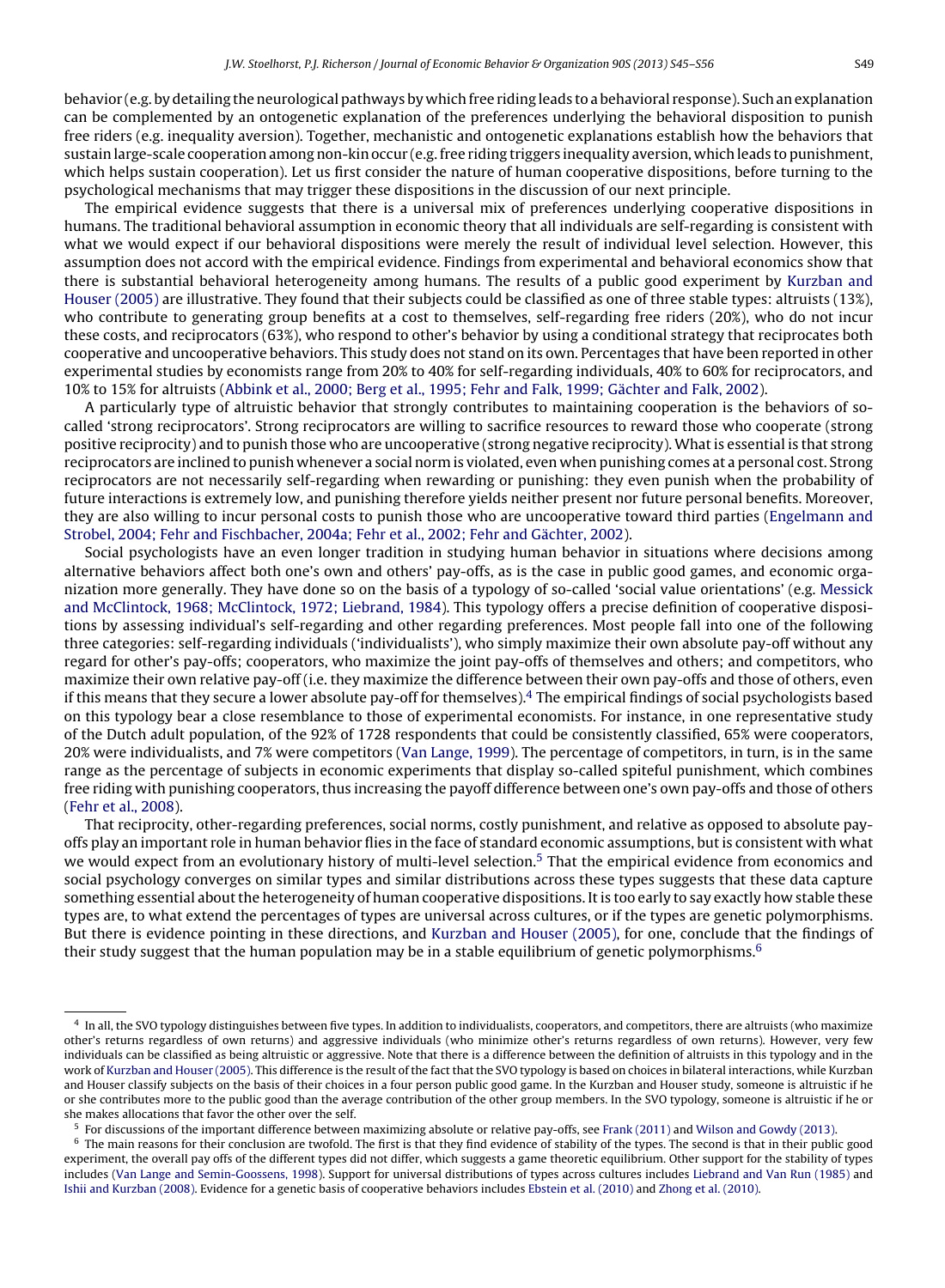The crucial insight for a naturalistic theory of economic organization is that the majority of individuals are cooperative animals, who are inclined to maximize joint returns when interacting with others. At the same time, there is also a substantial minority of individuals who are inclined to only pursue their own self-interest in absolute terms, as traditional economic theory would have it. And there is a small, but non-negligible, percentage of people who are willing to destroy general welfare to increase their own relative payoffs. The fundamental problem of human organization, then, is to evolve organizational arrangements that allow us to sustain large-scale cooperation in the face of this behavioral heterogeneity.

#### **Principle 4.** There are universal mechanisms by which cooperation can emerge and be sustained.

The second type of proximate explanation is mechanistic. Here we face the question which psychological mechanisms underpin the behaviors that allow us to sustain cooperation in the face of the behavioral heterogeneity in the human population discussed above. Nowak (2006) summarized the five mechanisms by which cooperation can theoretically evolve. These mechanisms are kinship, reciprocity, reputation, network interaction, and group selection. While these are evolutionary mechanisms that inform ultimate explanations of our cooperative behaviors, we also can expect these mechanisms to have molded the psychological mechanisms and neurological pathways that provide the proximate mechanisms that help us sustain cooperation. We can therefore expect psychological mechanisms related to kinship (e.g. parental love), which help sustain cooperation among family members; to reciprocity (e.g. empathy, gratitude, guilt), which help sustain cooperation in small groups; and to reputation (e.g. pride, contempt, shame), which allow for an increase in the size of groups in which cooperation can be maintained. We also can expect that for larger scale cooperation, psychological mechanisms that evolved in relation to either network interactions or group selection must come into play. Network interactions require cooperatively disposed individuals to assort themselves into neighboring positions in social networks. This is likely to involve psychological mechanisms to recognize conspecifics. Group selection requires between-group competition while maintaining behavioral variety among groups. This is likely to involve psychological mechanisms that make us sensitive to markers of group membership, rewards for conformity to the norms of the group, and punishment for deviations from these norms.

Given the important role of group selection in our evolutionary history, the more detailed mechanisms that sustain conformity to the norms of a group deserve special attention. Simon (1990) explained our cooperative dispositions as being a result of our ability to learn vicariously, i.e. by accepting the beliefs of others rather than relying on personal experience. Simon's argument was that the evolutionary benefit of being able to rely on other's learning has resulted in what he called, for want of a better term, a 'docile' disposition. Humans are predisposed to learn from others because this saves on learning costs. In order to capitalize on the benefits of learning from others, people have to be calm and easy-going so that others tolerate the prolonged close proximity necessary to imitate accurately. This explanation of our cooperative nature ties in with the phenomenon of 'conformisttransmission', which is based on the evolutionary benefit of adapting the most common behavior in a group because this increases the probability of acquiring adaptive values and beliefs. The corollary of a docile disposition is that individuals can be taxed more easily to contribute to the benefit of the group at the expense of their individual interest. In behaviorists' terms, humans find social approval and disapproval strongly reinforcing (Baum, 2005).

One of the hallmarks of social organization is status hierarchies (Buss, 2004). Status hierarchies are widespread in nature, ubiquitous among primates, and an important dimension of human social organization. Two type of status hierarchies need to be distinguished: dominance hierarchies and prestige hierarchies (Henrich and Gil-White, 2001). While dominance hierarchies operate on the principle of coercion, prestige hierarchies turn on so-called freely conferred deference. Human social organization is unusual if not unique in making extensive use of the latter type. Henrich and Gil-White explained the evolution of prestige hierarchies in terms of the benefits that learning from the most successful members of a group conveys. Proximity to successful individuals increases the ability to imitate their behaviors, and deference increases the likelihood of proximity. In addition to imitating the most common behavior in a group, imitating the behaviors of the most successful members in the group offers a second mechanism to increase the likelihood of acquiring adaptive values and beliefs. The corollary of a deferential disposition is that successful individuals can more easily impose their norms on the group, something to which we will come back in principle nine.

#### **3. Implications for modern organizations**

We now turn to the implications of the four principles derived above for our understanding of modern human organization. While the central theme of the principles above was that the evolutionary origins of our cooperative tendencies suggest a universal set of psychological mechanisms that maintain a universal mix of cooperative dispositions, the central theme of the principles below is that specific organizational and institutional solutions to sustaining cooperation are historically and culturally contingent.

#### **Principle 5.** Organizations sustain cooperation on the basis of local and contested norms.

The evolution of the docile and deferential dispositions discussed above helps explain why humans tend to be norm regarding. But the norms that sustain cooperation within groups can take on many forms. Specific organizational cultures and institutional rules can be understood as game theoretic equilibria (Aoki, 2001; Binmore, 2005; Greif, 2006). In essence, organizational cultures are complexes of local norms that govern social interactions. Norms are social 'what-if' rules that help individuals coordinate their actions. These rules are game theoretic equilibria that emerged as the result of past social interactions. Norms stabilize when they lead to social interactions in which all individuals behave in ways that are the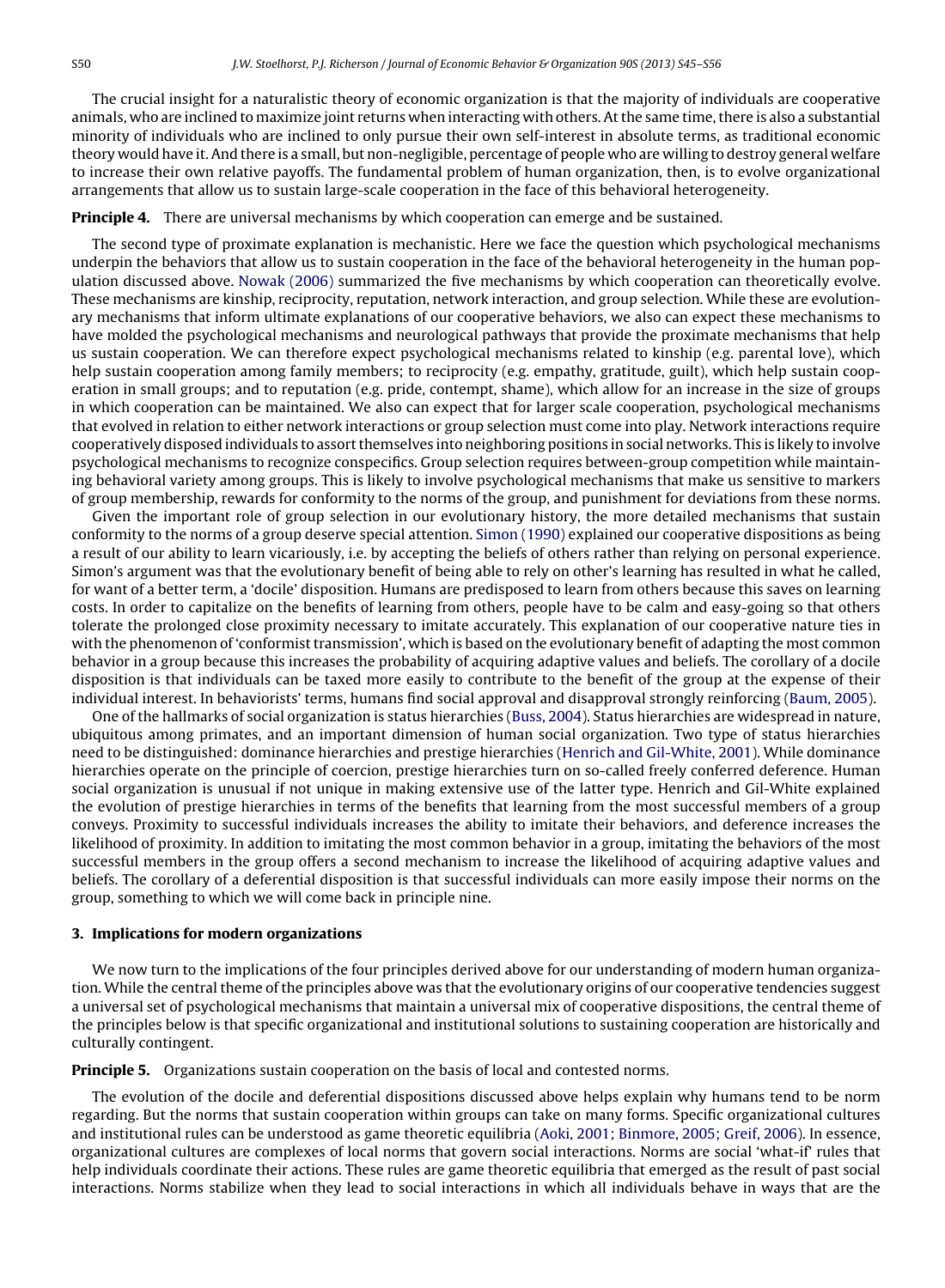best response to how they can expect other individuals to behave. Norms lead to self-reinforcing games because they are culturally transmitted and affect individuals' expectations about the reward and punishment for different behaviors in a particular local context. As long as these expectations are largely fulfilled, a stable pattern of social interactions will obtain. However, exogenous or endogenous changes may disrupt an organization's equilibrium, which will lead to an evolutionary search for a new set of norms. The relevance of this for the theory of economic organization is that it points to the local and contested nature of social norms. Social norms are local because they depend on specific path dependent local circumstances. Social norms are contested because they are the result of competition for scarce resources among (groups of) individuals with different interests. The corollary of the local and contested nature of social norms is that one of the hallmarks of human organization is that organizational cultures continuously evolve in response to changes in local circumstances.

**Principle 6.** Modern forms of organization use cultural 'work-arounds' to sustain large- scale cooperation.

The social psychology that underlies our organizational capabilities is the result of instincts that evolved in a tribal context.<sup>7</sup> In other words, we essentially run our modern organizations with Stone Age minds. An important implication of this insight is that the organizations of complex societies must be understood as cultural 'work-arounds'. Our tribal social instincts are adapted to small-scale, egalitarian societies with little coercion and much autonomy. The large-scale organizations of modern complex societies with their deep hierarchies and social stratification are therefore likely to conflict with our tribal social instincts. We can expect social demands that go against our tribal instincts to generate painful psychological conflicts and resistance and rebellion. This leads to the prediction that organizational arrangements that can reap the benefits of large-scale cooperation in ways that preserve or recreate the sense of operating in a small-scale society will lead to more effective organizations (Richerson and Boyd, 1999).

The prediction that modern organizations that are better adapted to our tribal instincts will be more successful has obvious managerial significance. It would mean that modern organizations should be structured to reflect the size of the social units for which our social psychology originally evolved and managed in ways that minimize coercion and maximize autonomy. For instance, Richerson and Boyd (1999) present evidence that armies are more successful when they are better able to combine these naturalistic principles with the typical command and control structures that characterize the way in which modern organizations exploit the advantages the division of labor and scale.

In essence, complex societies engage in a balancing act. On the one hand, from an internal operations point of view, human organizations can expect to increase their effectiveness if they are able to maximally tap into our tribal instincts. On the other hand, modern organizations are not autonomous tribes. They rather play distinct roles in the large-scale division of labor on which the economic success of complex societies is based. There is a danger that the more the institutions of complex societies allow organizations to become like tribes, the more they will behave like them. Organizations that become too much like tribes will operate only for their own good and find themselves in high risk of conflict with other tribes. Mafias and gangs are obvious examples of tribal-like social organizations that are able to exploit the institutions of modern societies, often with considerable economic success. The evolution of the organizations of complex human societies is best understood as a process that depends on pro-social tribal instincts, that is driven by cultural group selection that favors large-scale organizations, but that is also ever undermined by selection in favor of individual advantages and narrower loyalties.

**Principle 7.** Successful organizations channel within-group competition in ways that enhance their success in betweengroup competition.

Given the universal nature of our social instincts, human organizations essentially compete on the basis of cultural rather than genetic differences. But as already suggested by our discussion above, cultures can be economically more or less successful. While there are many possible cultural arrangements that would allow cooperation to be sustained, in the long run, organizations must also be able to sustain cooperation in ways that allow them to secure sufficient scarce resources from their environment in the competition with other organizations. Therefore, the nature, success, and size of organizations depend on their ability to channel intra-organizational competition in ways that are beneficial in interorganizational competition. Or in other words, successful organizations need to simultaneously solve the problems of the efficient creation and fair distribution of wealth. The relevance of this principle for a theory of economic organization is that it points to the need to always consider organizations as both social and economic systems. While Barnard (1938) already highlighted the importance of acknowledging the dual nature of organizations, economic theories have traditionally downplayed the importance of the social nature of human organization. In contrast, a naturalistic theory insists on seeing human organizations simultaneously as social entities that sustain cooperation among their members and as economic entities that compete with other organizations for scarce resources.

 $^7$  Note that we are here adopting the current consensus position in evolutionary psychology. However, recent evidence from studies of human genetics suggests that there has been wave of accelerated human evolution in the wake of the Neolithic revolution as a response to changes in diet, population density, and social complexity (Hawks et al., 2007). It is an interesting and important question if the resulting gene-culture co-evolutionary dynamic also may have strongly affected our social psychology. Since, until recently, the vast majority of the human population continued to live in villages and small towns that seem to have replicated the tribal scale of social life from the deeper past, we believe that our innate social psychology probably has not changed substantially in the last 10,000 years.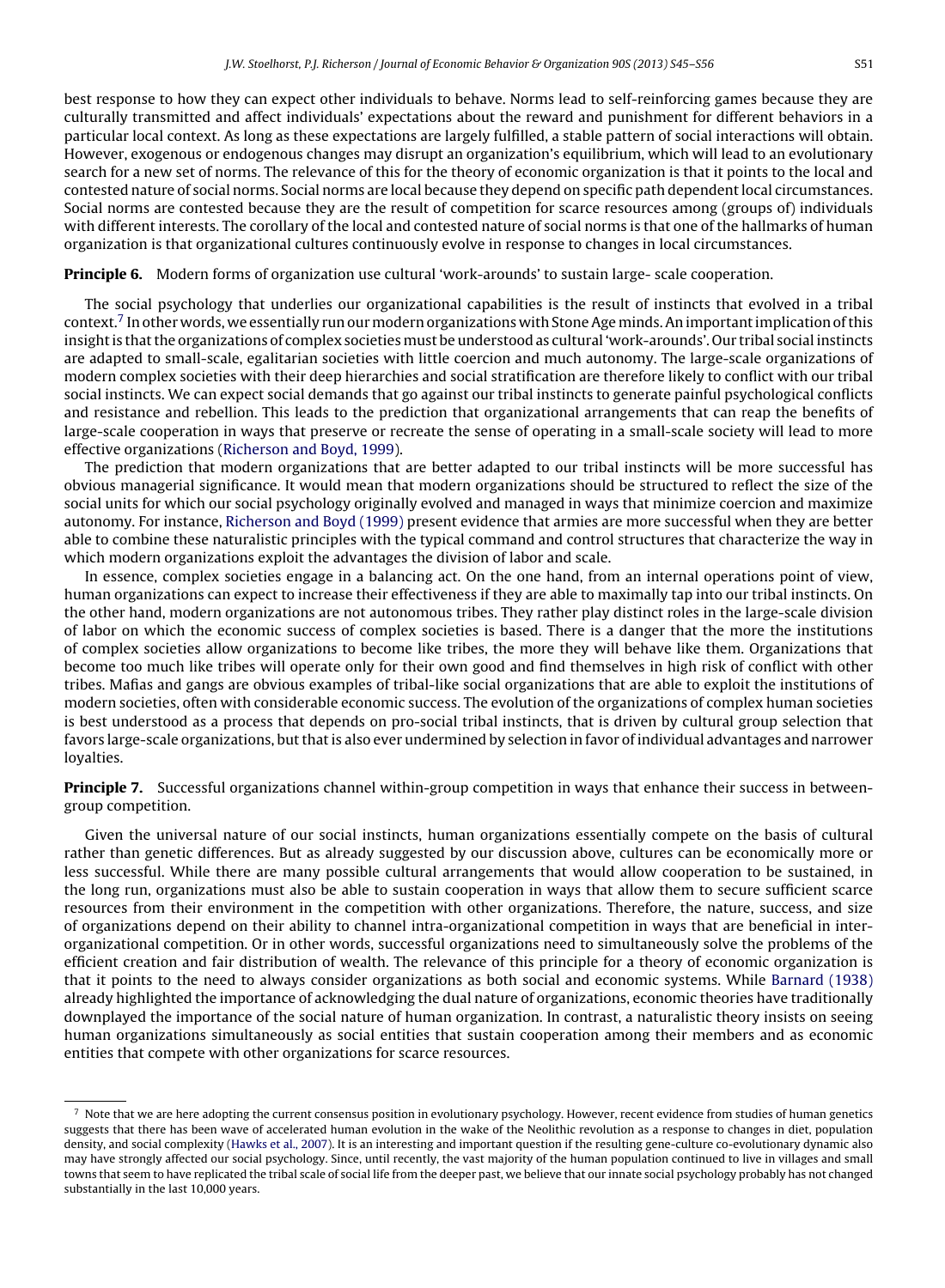#### **Principle 8.** Specific cooperative solutions are historically and culturally contingent.

While an understanding of the evolutionary origins of our organizational capabilities provides the foundation for a naturalistic theory of human economic organization, this understanding only provides half of the ultimate explanation of modern organizations. The other half ofthe explanation would require a detailed phylogeny ofthe path by which tribal-scale human organizations evolved into the large-scale organizations of modern complex societies. While such a phylogeny is far beyond the scope of this paper (cf. McKelvey, 1982), a naturalistic perspective on human organization nevertheless suggests the contours of the path that we may expect. We would, for instance, expect that small family-owned firms preceded larger firms based on family and ethnic ties, which subsequently evolved into firms in which management and ownership became separated.

The historically and culturally contingent nature of modern organizations ties in with a central theme in institutional economics: that economic organization depends on a host of informal norms and formal institutions (e.g. Nelson and Sampat, 2001; North, 1990). Modern organizations, then, are the result of a long process of cumulative development of informal norms and formal institutions that allow us to sustain large-scale cooperation among non-kin on the basis of social instincts that were shaped by a long evolutionary history of living in tribal scale societies. From a naturalistic perspective we would expect that it is difficult to develop the norms and institutions that engender the trust that is necessary to sustain largescale cooperation on the basis of social instincts that originally evolved to sustain cooperation on a much smaller scale. A particularly difficult transition is from an institutional setting where cooperation largely depends on personal face-to-face interactions to one where cooperation is impersonal in the sense that it no longer depends on an individual's personal network (North, 2005). That large joint stock companies are largely limited to societies that have evolved institutions that engender widespread trust among strangers, and that economic organization in societies where such trust is limited is mainly based on family firms and personal networks (Fukuyama, 1995; North, 2005), is consistent with such expectations.

A number of comparative experimental studies also illustrate the historically and culturally contingent nature of human organizations. Henrich et al.(2004) and Henrich et al.(2006) conducted two waves of cross-cultural studies using the Ultimatum Game and the Dictator Game with third party punishment. The thirty societies that participated in these experiments were mainly a diverse array of relatively simple village scale social systems. In no society so far sampled does behavior match the expectations of selfish rationality, yet the range of behaviors in these studies was large and dependent on the cultural norms that prevailed in the societies in question. These results are strong evidence for the hypothesis that human organization depends on the evolution of specific organizational cultures on the basis of universal tribal instincts. People everywhere seem to have cooperative dispositions, yet the variation in the culturally transmitted norms and institutions that sustain cooperation is large (Ostrom, 2010).

Another comparative study that illustrates the historically and culturally contingent nature of human organization provides evidence that universal psychological mechanisms can lead to very diverse norms that may even be dysfunctional. In a study of punishment in a public goods game in 16 different developing and developed complex societies from Western Europe (plus the US and Australia), Eastern Europe, Southern Europe, the Middle East and the Far East, Herrmann et al. (2008) present evidence that while punishment is universal, punishment behavior varies substantially across cultures. They found a notable difference among different societies in the balance between altruistic punishment (punishing low contributors) and antisocial punishment (punishing high contributors). Weak norms of civic cooperation and the weakness of the rule of law in a country were significant predictors of antisocial punishment. Societies with a lot of antisocial punishment were greatly handicapped in successfully solving the dilemma of cooperation, and the degree of antisocial punishment was negatively correlated with participants' earnings in the game.

#### **4. The moral problems of human organization**

Cultural evolutionary dynamics guided by the universal cooperative dispositions and psychological mechanisms that allow us to sustain cooperation do not necessarily lead to desirable outcomes. Cooperation can break down, organizations can fail, and there is nothing inherently 'progressive' about evolutionary processes. Moreover, while sustaining cooperation may seem to be a worthwhile goal in and of itself, this is not always the case. Rule-based punishment can stabilize arbitrary norms and institutions, even ones that are sub-optimal or wholly dysfunctional (Boyd and Richerson, 1992). The corollary of this insight is that even when cooperation is sustained, it need not result in outcomes that are ethically desirable. For example, economists have long warned against cooperation in cartels and other undesirable associations that conspire against the general welfare. Because of the nature of our tribal instincts, two problems in particular are endemic to human organization: intra-group exploitation of group members by their leaders and inter-group hostility.

**Principle 9.** Human organizations are susceptible to exploitation by their leaders.

In the context of a multi-level selection framework, status hierarchies based on dominance or prestige are double-edged swords. On the one hand, they can increase the stability of a group by reducing within group conflict. By eliminating the costs that would ensue when group members would have to continuously reassess their rank, status hierarchies benefit all group members, including lower ranked individuals. On the other hand, status differences also easily can lead to exploitation of the group by the dominant members.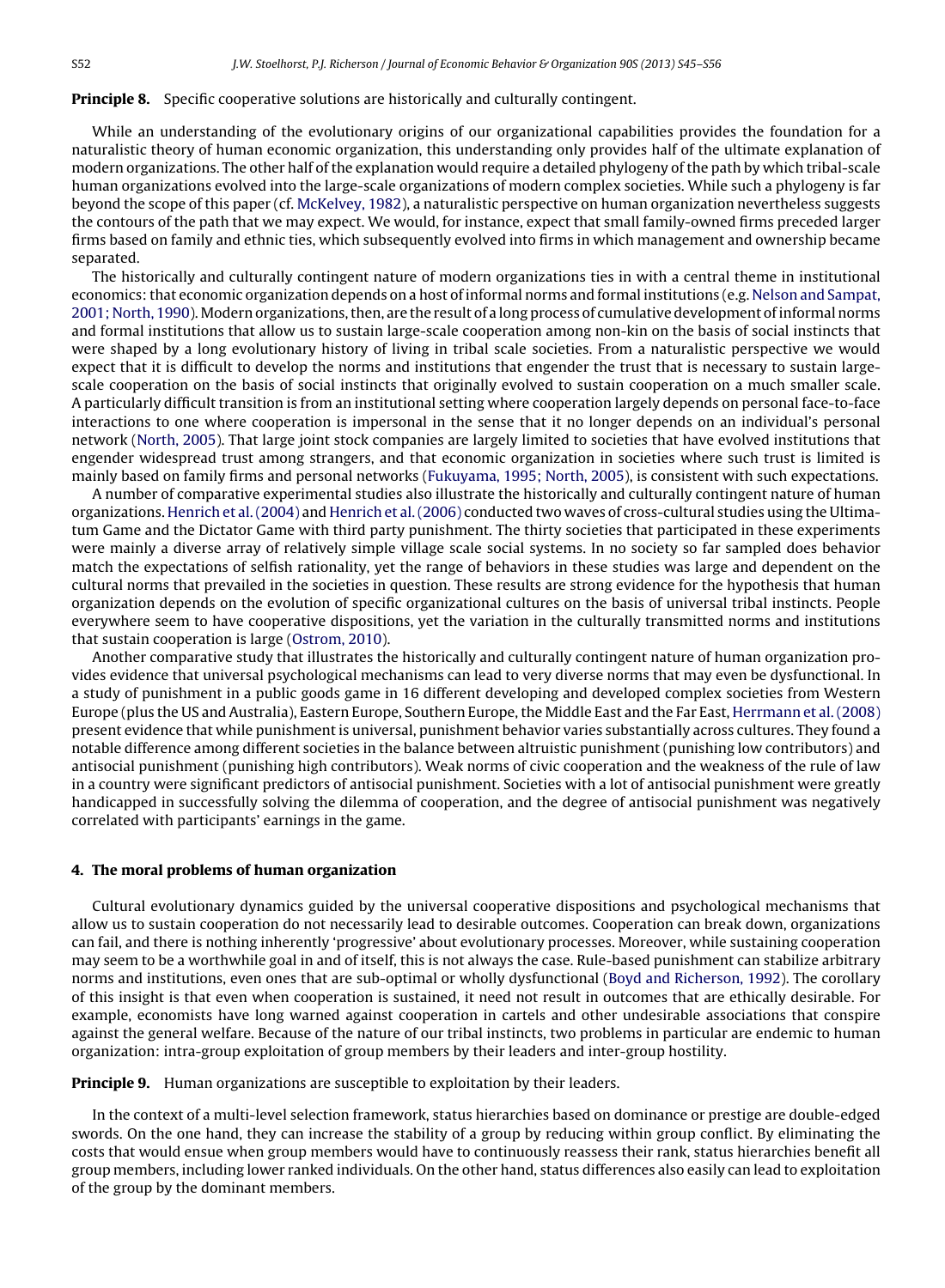Consider the situation of an isolated social group where membership is fixed. In such a case, there is no incentive for selfinterested dominant individuals not to exploit the other group members. If we assume that there is some minimal benefit to membership of a group (say, protection against predators) and that individuals are born into the group with a random endowment of what determines their social rank (say, strength), then dominant individuals can exploit their lower-ranked group members with impunity. In survival terms, they can only do this to the point where a sufficient number of members survive to keep group size at the level where the benefit of living in a group is sustained. In terms of reproduction, they can only do this to the point where sufficient genetic variability is maintained to produce healthy offspring. But within these natural constraints, the logic of natural selection does not put any limits on monopolizing resources.

Given their ubiquity among primates, status hierarchies most likely preceded the evolution of our ability to sustain largescale cooperation among non-kin, so that this evolution needs to be explained within the context of groups that consisted of individuals of different status. Interestingly, however, the anthropological evidence suggests that the small-scale societies in which our pro-social behavioral dispositions evolved did not tolerate the type of power relationships that could easily lead to exploitation (Boehm, 1993). Tribal societies were egalitarian and involved little coercion and much autonomy. It therefore seems that our human ancestors evolved a way to suppress the central role that power typically plays in primate social organization. However, a central role for power relationships re-emerged as the scale of human organization increased in the wake of the transition to a sedentary agricultural economy some 10,000 years ago.

This U-shaped curve suggests that one of the problems of our tribal instincts may be that they reinforce the problem of intra-group exploitation of individuals by their leaders when the scale of social organization increases. In large scale organizations, a combination of freely conferred deference and docility can easily lead to organizational cultures where individuals are taxed for the benefit oftheir leaders, rather than the benefit ofthe group as a whole. Large-scale organizations typically have offices with a large measure of coercive power over subordinate individuals. For example, firms have executive officers charged by shareholders to maximize their returns. In recent years, there have been sufficient examples to remind us that executives can also abuse the power that this organizational arrangement gives them to enrich themselves at the expense of other stakeholders, and even in defiance of the law.

**Principle 10.** Within-group cooperation goes hand in hand with a tendency toward between-group hostility.

We should also not forget that our morality evolved at least in part as the result of a long history of between-group selection. We should therefore expect that our pro-social behavioral dispositions are primarily triggered in interactions with those to whom we feel culturally or genetically related. We should not be surprised if our cooperative behaviors are much attenuated, or even reversed, when interacting with those who we perceive as out-group individuals. Even otherregarding individuals that are extremely cooperative in within-group interactions may well behave in ways that are strictly in the interest of their group, rather than the more general welfare, in between-group interactions.

This brings us to the second problem that is inherent in human organization, which is hostility to individuals from other groups. We saw that for between-group competition to work well in sustaining cooperation within groups, situations with small groups, limited immigration, and frequent conflicts between groups work best (Sober and Wilson, 1998). In other words, to sustain cooperation we should expect group boundaries to be maintained. We can expect our evolutionary heritage to include psychological mechanisms that reinforce the maintenance of differences between groups by increasing cooperation between in-group members, excluding individuals on the basis of group markers, and reinforcing betweengroup competition (McElreath et al., 2003). This is consistent with Bowles and Gintis' (2003) notion of 'parochialism': a group trait that refers to a group's selectiveness in accepting members or ideas from outside the group. The evolutionarily most important group markers are genetic relatedness and ethnicity. Both still play an obvious role in contemporary social organization, and especially so when social organization leads to between-group hostility. But the problem is much more widespread. For instance, different divisions in the same firm or different departments in the same university easily evolve a cliquish distinctiveness that may harm the success of the larger organization (e.g. Jackal, 2009).

#### **5. Modern organizations as vehicles for emancipation?**

We saw that sustaining cooperation is challenging and that the scale at which humans are able to sustain large-scale cooperation among non-kin is very unusual among animal species. The naturalistic research paradigm that is emerging at the intersection of biology and the behavioral and social sciences suggests principles for a theory of economic organization that offers both ultimate and proximate explanations of our unique organizational capabilities. At the heart of this naturalistic approach is an ultimate explanation of the origins of human cooperative dispositions that combines the well-known Darwinian variation-selection-retention algorithm with multi-level selection logic and gene-culture co-evolution theory. The interaction of individual selection and group selection has led to the co-evolution of genetically transmitted instincts and culturally transmitted norms that favor large-scale cooperation among individuals that are not directly related genetically.

This ultimate explanation also informs theory development aimed at proximate explanations of our ability to sustain cooperation in modern organizations. The fundamental problem that organizations need to solve is that cooperative behaviors are seldom in the direct self-interest of individual organization members. Organizations compete on their ability to solve this problem by channeling intra-organizational competition in ways that increase their success in inter-group competition. Human organizations sustain cooperation on the basis of a universal set of generic psychological mechanisms that interact with a universal mix of heterogeneous cooperative dispositions. At the same time, specific organizational solutions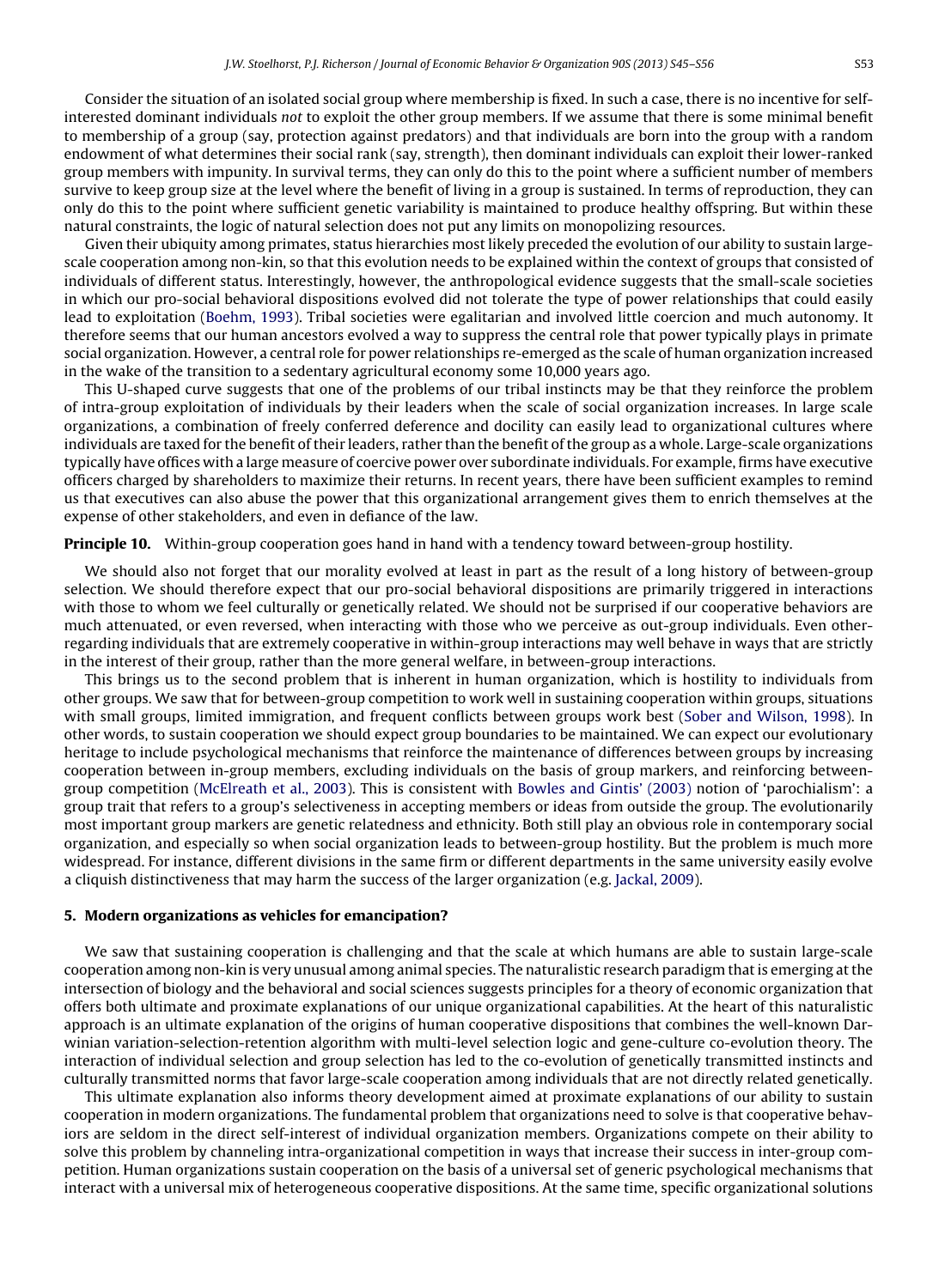are historically and culturally contingent. Because genetic evolution proceeds at a much slower pace than cultural evolution, modern organizations are cultural work arounds that build on tribal instincts that originally evolved to sustain cooperation on a much smaller scale. Given the nature of these tribal instincts, cooperative arrangements on a large scale do not necessarily lead to ethically desirable outcomes. Specifically, our evolutionary heritage leads to the prediction that the major ethical problems of human organization are to keep competition peaceful and leaders honest.

The degree to which these ethical problems present themselves depends on how the interaction between within-group competition and between-group competition plays out. Under the right conditions, evolutionary dynamics may counteract the problems. On this view, there is reason to be optimistic about knowledge-based competition among modern firms as an emancipatory force. One of the remarkable things about modern organizations that sets them apart from more traditional socio-economic systems is that they seem to have evolved ways to sustain large-scale cooperation on the basis of group markers that are not fixed at birth. Group boundaries between firms are much more permeable than the boundaries between our ancestral tribes. Instead of being born into a family, clan, tribe or social class, the membership system of modern firms is based on voluntary, temporary, and part-time membership. Individuals can choose the firms they want to work for, can freely move between firms, and can simultaneously be members of other social systems. These characteristics of the membership system have important consequences for human organization in general because they are likely to counteract the two ethical problems inherent in human social organization.

To understand how the particular membership system of modern organizations may attenuate the ethical problems of human organization, we need to consider how between-group competition may affect the likelihood of between-group hostility and within-groupexploitation.Ingeneral, a group's success inbetween-groupcompetitiondepends onthe following factors: The size of the group; the health of the group members; the level of skill of the group members; the level of coordination achieved among group members; the level of technology that the group has mastered; and the resolve of the group members to achieve common goals.

Let us abstract from the purely biological characteristics of individual group members, such as health and strength, as well as from possible differences in the size of groups. Let us also, for the moment, abstract from differences in technological endowment. What remains are the characteristics of groups that are related to group composition and identity: the variety in individual skills and the level of cooperation toward the common goal. In the competition between groups, then, there are two ways to out-compete other groups: having individual members with better skills than other groups and achieving more cooperation toward the common goal. Genetic relatedness and reciprocal relationships increase cooperation, and this would favor the maintenance of strict boundaries between the group and the external world. However, limiting immigration also fixes the group's endowment of individual skills. In contrast, allowing immigration can increase the success of the group by attracting members with better skills, but adding strangers to the group exposes it to the incorporation of selfish individuals. This leads to an interesting trade-off between achieving high levels of cooperation and attracting members with superior skills.

This trade-off puts groups that evolve ways to sustain cooperation among strangers at an advantage. In other words, between-group competition puts a premium on norms and institutions that counteract parochialism and between-group hostility. The voluntary, temporary, and part-time membership system of modern organizations is a strong indication that complex societies have evolved in ways that counteract parochialism and support cooperation among strangers. Modern firms, in particular, are good examples of organizations that are successful at attracting members on the basis of the value of their skills. Moreover, there is reason to be optimistic about the likelihood that they will further evolve along this path. The rationale for this prediction is that the advantage of an open culture is reinforced if we also allow technological change, or in other words, the accumulation of knowledge to play a role in the competition between groups (Hwang and Horowitt, 2012; Mokyr, 1990). Technological change is an obvious feature of the competition between firms that puts an additional premium on being able to integrate individuals with the best skills, regardless of their background.

While modern firms thus emerge as socio-economic systems that may help keep between-group competition peaceful, whether or not they also keep their leaders honest is another matter. In light of recent discussions about CEO compensation, many may argue that they do not. However, in the longer run, there may be reason for optimism about modern firms as a vehicle for emancipation on this matter as well. Competition among modern firms is increasingly knowledge driven and, unlike land and capital, knowledge cannot be easily monopolized. Knowledge driven firms ultimately depend on the voluntary contributions of their knowledge workers, and unlike factory workers in the wake of the industrial revolution, knowledge workers are typically in a position to 'vote with their feet'. On this logic we may hypothesize an evolutionary dynamic whereby knowledge-based competition among firms will favor firms that evolve more equitable ways of dividing the value they create among their different stakeholders. In a setting where their knowledge is increasingly becoming the critical resource for the firm, employees should therefore better be able to keep their leaders honest(cf. Hwang and Horowitt, 2012).

The eminent evolutionary biologist Dobzhansky (1973) once remarked that "nothing in biology makes sense except in the light of evolution". His point was that evolutionary theory was the only way to connect the various facts of biology in an intelligible way. When evolution is narrowly interpreted as genetic evolution, it would certainly be an overstatement to make a similar claim for the social sciences. Although it is no doubt true that human behavior already begins to make more sense when understood in the context of genetic evolution, the social sciences also need to incorporate into their theories the equally important role of cultural evolution in shaping human behavior. But on a broader interpretation of evolution as a process in which genetic evolution and cultural evolution interact to shape both individual human behavior and collective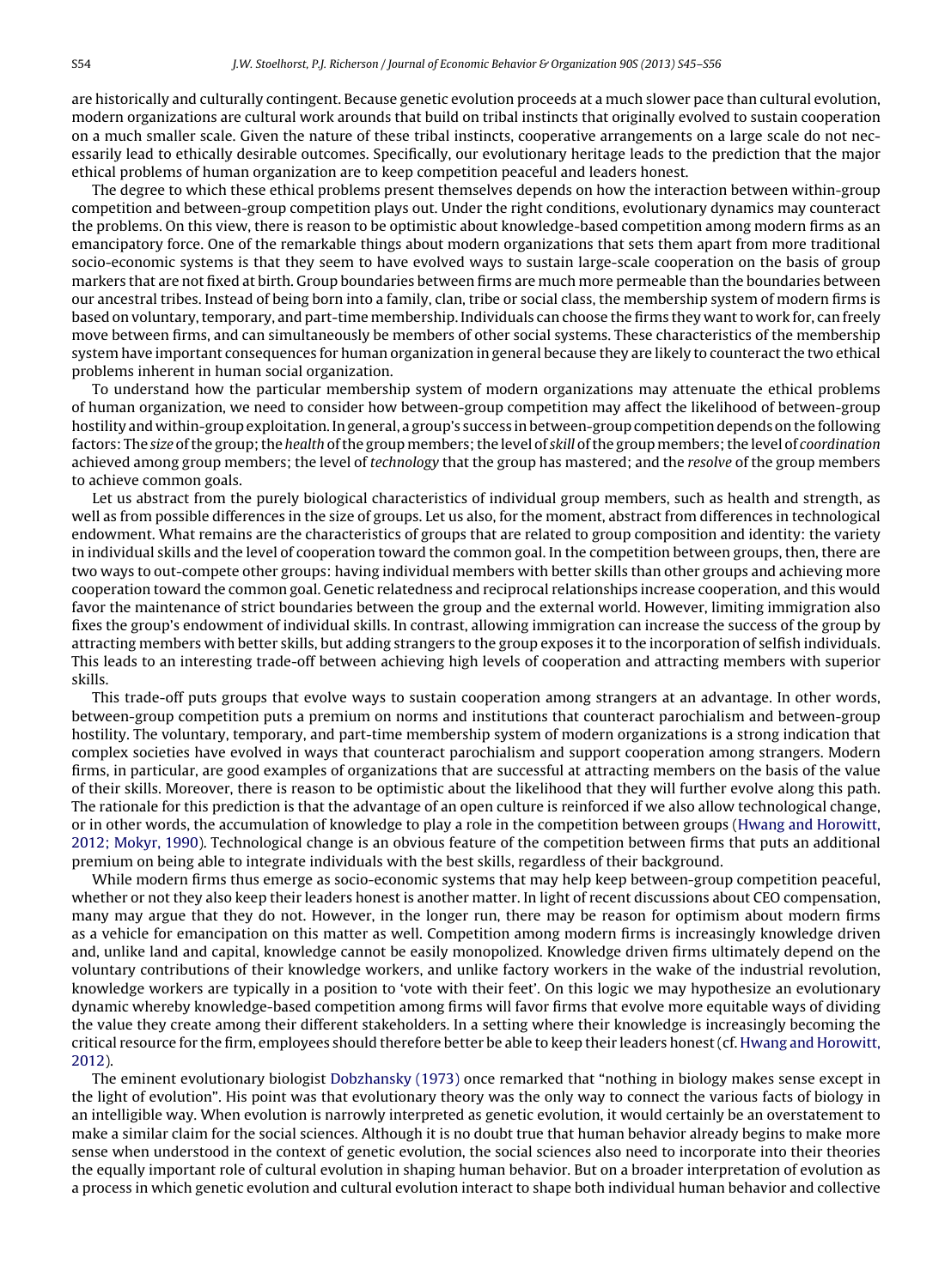organizational arrangements, the idea that nothing in the social sciences makes sense expect in the light of evolution may not be that farfetched.

#### **References**

- Abbink, K., Irlenbusch, B., Renner, E., 2000. The moonlight game: an experimental study on reciprocity and retribution. Journal of Economic Behavior and Organization 42, 265–277.
- Alexander, R.D., 1987. The Biology of Moral Systems. Aldine de Gruyter, Hawthorne, NY.
- Aoki, M., 2001. Toward a Comparative Institutional Analysis. MIT Press, Cambridge, MA.
- Axelrod, R., 1984. The Evolution of Cooperation. Basic Books, New York.
- Barnard, C.I., 1938. The Functions of the Executive. Harvard University Press, Cambridge, MA.
- Baum, W.M., 2005. Understanding Behaviorism: Behavior, Culture, Evolution, 2nd ed. Blackwell, Oxford, UK.
- Bell, A.V., Richerson, P., McElreath, R., 2009. Culture rather than genes provides greater scope for the evolution oflarge-scale human prosociality. Proceedings of the National Academy of Sciences of the United States of America 106, 17671–21767.
- Berg, J., Dickhaut, J., McCabe, K., 1995. Trust, reciprocity and social history. Games and Economic Behavior 10, 122–142.
- Binmore, K., 2005. Natural Justice. Oxford University Press, Oxford, UK.
- Blute, M., 2010. Darwinian Sociocultural Evolution: Solutions to Dilemmas in Cultural and Social Theory. Cambridge University Press, Cambridge, UK.

Boehm, C., 1993. Egalitarian behavior and reverse dominance hierarchy. Current Anthropology 34, 227–254.

Boehm, C., 2012. Moral Origins: The Evolution of Virtue, Altruism, and Shame. Basic Books, New York.

- Bowles, S., Gintis, H., 2003. The origins of human cooperation. In: Hammerstein, P. (Ed.), The Genetic and Cultural Origins of Cooperation. MIT Press, Cambridge, MA, pp. 429–444.
- Bowles, S., Gintis, H., 2011. A Cooperative Species: Human Reciprocity and its Evolution. Princeton University Press, Princeton, NJ.

Boyd, R., Richerson, P.J., 1985. Culture and the evolutionary process. University of Chicago Press, Chicago, IL.

- Boyd, R., Richerson, P.J., 1988. The evolution of reciprocity in sizable groups. Journal of Theoretical Biology 132, 337–356.
- Boyd, R., Richerson, P.J., 1992. Punishment allows the evolution of cooperation (or anything else) in sizable groups. Ethology and Sociobiology 13, 171–195. Buss, D.M., 2004. Evolutionary Psychology: The New Science of the Mind. Pearson Education, Inc., Boston.
- Campbell, D.T., 1965. Variation and selective retention in socio-cultural evolution. In: Barringer, H.R., Blanksten, G.I., Mack, R.W. (Eds.), Social Change in Developing Areas: A Reinterpretation of Evolutionary Theory. Shenkman, Cambridge, MA, pp. 29–49.
- Campbell, D.T., 1994. How individual and face-to-face group selection undermine firm selection in organizational evolution. In: Baum, J.A., Singh, J.V. (Eds.), Evolutionary Dynamics of Organizations. Oxford University Press, Oxford, pp. 23–38.
- Cordes, C., Richerson, P.J., Schwesinger, G., 2010. How corporate cultures coevolve with the business environment: the case of firm growth crises and industry evolution. Journal of Economic Behavior and Organization 76, 465–480.
- Dobzhansky, T., 1973. Nothing in biology makes sense except in the light of evolution. American Biology Teacher 35, 125–129.

Ebstein, R.P., Israel, S., Chew, S.H., Zhong, S., Knafo, A., 2010. Genetics of human social behavior. Neuron 65 (25), 831–844.

- Engelmann, D., Strobel, M., 2004. Inequality aversion, efficiency, and maximin preferences in simple distribution experiments. American Economic Review 94, 857–869.
- Fehr, E., Falk, A., 1999. Wage rigidity in a competitive incomplete contract market. Journal of Political Economy 107, 106–134.
- Fehr, E., Fischbacher, U., 2003. The nature of human altruism. Nature 425, 785–791.
- Fehr, E., Fischbacher, U., 2004a. Third party punishment and social norms. Evolution and Human Behavior 25, 63–87.
- Fehr, E., Fischbacher, U., Gächter, S., 2002. Strong reciprocity, human cooperation, and the enforcement of social norms. Human Nature 13, 1–25.
- Fehr, E., Gächter, S., 2002. Altruistic punishment in humans. Nature 415, 137–140.
- Fehr, E., Hoff, K., Kshetramade, M., 2008. Spite and development. American Economic Review: Papers & Proceedings 98, 494–499.
- Fowler, J.H., Schreiber, D., 2008. Biology, politics, and the emerging science of human nature. Science 322, 912–914.
- Frank, R.H., 2011. The Darwin Economy: Liberty, Competition and the Common Good. Princeton University Press, Princeton.

Fukuyama, F., 1995. Trust: Social Virtues and the Creation of Prosperity. Free Press, New York.

- Gächter, S., Falk, A., 2002. Reputation and reciprocity: consequences for the labour relation. Scandinavian Journal of Economics 104, 1–26.
- Gintis, H., 2000. Solving the puzzle of prosociality. Rationality and Society 15, 155–187.
- Gintis, H., 2006. A framework for the integration of the behavioral sciences. Behavioral and Brain Sciences 30, 1–61.
- Gowdy, J.M., Dollimore, D.E., Wilson, D.S., Witt, U., 2013. Economic cosmology and the evolutionary challenge. Journal of Economic Behavior and Organization 90, s11–20.
- Greif, A., 2006. Institutions and the Path to the Modern Economy: Lessons from Medieval Trade. Cambridge University Press, Cambridge, UK.
- Hamilton, W.D., 1964. The genetical evolution of social behavior. Journal of Theoretical Biology 37, 1–52.
- Hawks, J., Wang, E.T., Cochran, G.M., Harpending, H.C., Woyzis, R.K., 2007. Recent acceleration of human adaptive evolution. Proceedings of the National Academy of Sciences of the United States of America 104, 20753–22075.
- Henrich, J., 2004. Cultural group selection, coevolutionary processes and large-scale cooperation. Journal of Economic Behavior and Organization 53, 3–35. Henrich, J., Boyd, R., 1998. The evolution of conformist transmission and the emergence of between-group differences. Evolution and Human Behavior 19, 215–241.
- Henrich, J., Boyd, R., Bowles, S., Camerer, C., Fehr, E., Gintis, H., 2004. Foundations of Human Sociality: Economic Experiments and Ethnographic Evidence from Fifteen Small-Scale Societies. Oxford University Press, Oxford, UK.
- Henrich, J., Gil-White, F.J., 2001. The evolution of prestige—freely conferred deference as a mechanism for enhancing the benefits of cultural transmission. Evolution and Human Behavior 22, 165–196.
- Henrich, J., McElreath, R., Barr, A., Ensminger, J., Barrett, C., Bolyanatz, A., Cardenas, J., Gurven, M., Gwako, E., Henrich, N., Lesorogol, C., Marlowe, F., Tracer, D., Ziker, J., 2006. Costly punishment across human societies. Science 312, 1767–1770.
- Herrmann, B., Thöni, C., Gächter, S., 2008. Antisocial punishment across societies. Science 319, 1362–1367.
- Hodgson, G.M., Knudsen, T., 2010. Darwin's Conjecture: The Search for General Principles of Social and Economic Evolution. The University of Chicago Press, Chicago, IL.
- Hwang, V.W., Horowitt, G., 2012. The Rainforest: The Secret to Building the Next Silicon Valley. Regenwald, Los Altos Hills, CA.
- Ishii, K., Kurzban, R., 2008. Public goods games in Japan: cultural and individual differences in reciprocity. Human Nature 19, 138–156.
- Jackal, R., 2009. Moral Mazes: The World of Corporate Managers. Oxford University Press, New York.
- Kameda, T., Nakanishi, D., 2002. Cost–benefit analysis of social/cultural learning in a nonstationary uncertain environment: an evolutionary simulation and an experiment with human subjects. Evolution and Human Behavior 23, 373–393.
- Keller, L., 1999. Levels of Selection in Evolution. Princeton University Press, Princeton NJ.
- Kurzban, R., Houser, D., 2005. Experiments investigating cooperative types in humans: a complement to evolutionary theory and simulations. Proceedings of the National Academy of Sciences of the United States of America 102 (5), 1803–1807.
- Laland, K.N., Odling-Smee, J., Myles, S., 2010. How culture shaped the human genome: bringing genetics and the human sciences together. Nature Reviews Genetics 11, 137–148.
- Liebrand,W.B.G., 1984. The effect of social motives, communication and group size on behaviour in an N-person multi-stage mixed-motives game. European Journal of Social Psychology 14, 239–264.